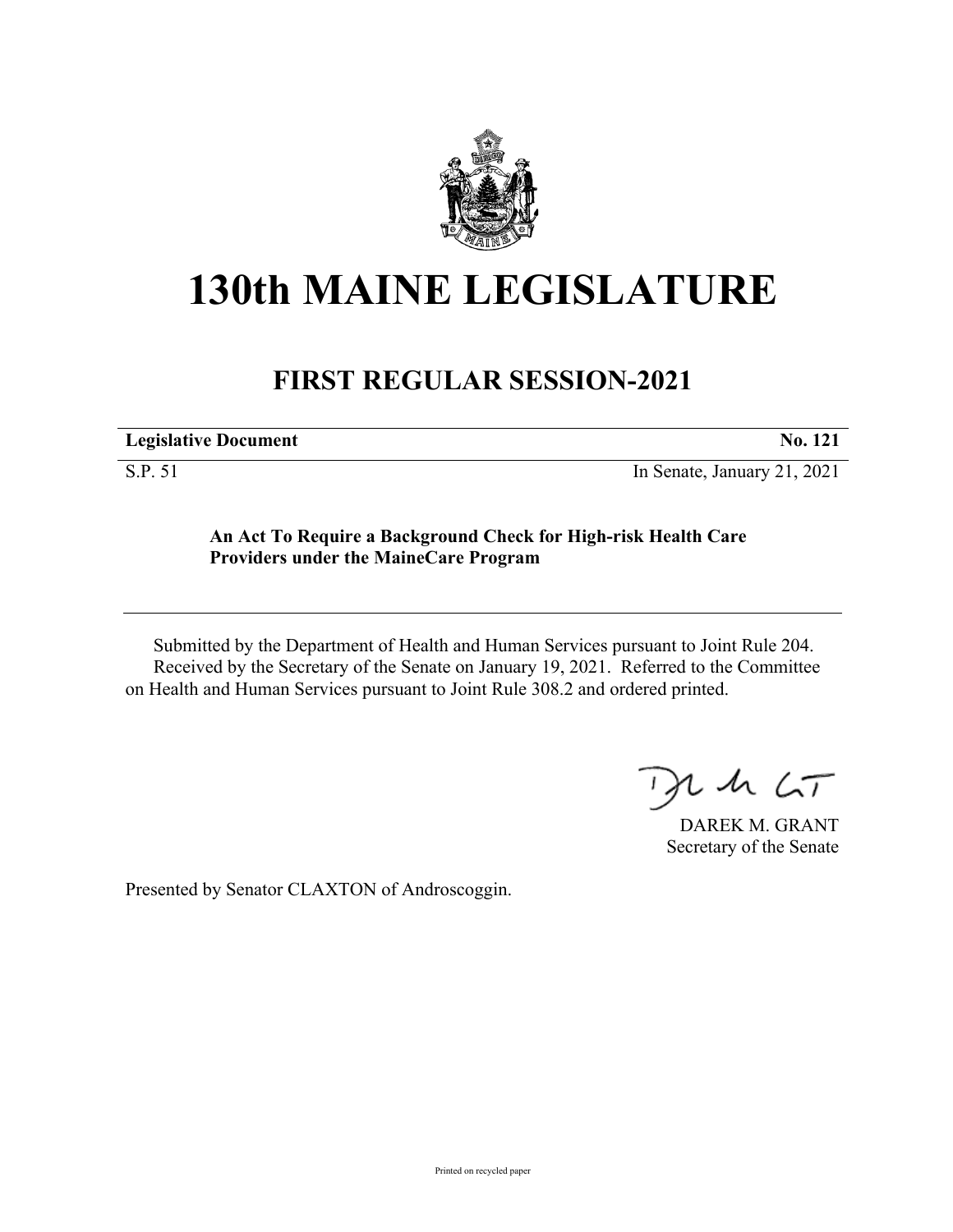| 1              | Be it enacted by the People of the State of Maine as follows:                                                                                                                                                                                                                       |
|----------------|-------------------------------------------------------------------------------------------------------------------------------------------------------------------------------------------------------------------------------------------------------------------------------------|
| $\overline{2}$ | Sec. 1. 22 MRSA §5307 is enacted to read:                                                                                                                                                                                                                                           |
| $\mathfrak{Z}$ | §5307. Background check for high-risk provider applicants under the MaineCare                                                                                                                                                                                                       |
| $\overline{4}$ | program                                                                                                                                                                                                                                                                             |
| 5              | 1. Definition. As used in this section, unless the context otherwise indicates, "State                                                                                                                                                                                              |
| 6              | Police" means the Department of Public Safety, Bureau of State Police.                                                                                                                                                                                                              |
| 7              | 2. Background check. The department shall request a background check for                                                                                                                                                                                                            |
| 8              | MaineCare provider applicants who are high-risk providers or in high-risk provider                                                                                                                                                                                                  |
| 9              | categories as those terms are defined by department rule. The background check must                                                                                                                                                                                                 |
| 10             | include criminal history record information obtained from the Maine Criminal Justice                                                                                                                                                                                                |
| 11             | Information System and the Federal Bureau of Investigation.                                                                                                                                                                                                                         |
| 12             | A. The criminal history record information obtained from the Maine Criminal Justice                                                                                                                                                                                                 |
| 13             | Information System must include a record of public criminal history record information                                                                                                                                                                                              |
| 14             | as defined in Title 16, section 703, subsection 8.                                                                                                                                                                                                                                  |
| 15             | B. The criminal history record information obtained from the Federal Bureau of                                                                                                                                                                                                      |
| 16             | Investigation must include other state and national criminal history record information.                                                                                                                                                                                            |
| 17             | C. A provider applicant shall submit to having fingerprints taken. The State Police,                                                                                                                                                                                                |
| 18             | upon payment by the provider applicant, shall take or cause to be taken the applicant's                                                                                                                                                                                             |
| 19             | fingerprints and shall forward the fingerprints to the State Bureau of Identification so                                                                                                                                                                                            |
| 20             | that bureau can conduct state and national criminal history record checks. Except for                                                                                                                                                                                               |
| 21             | the portion of the payment, if any, that constitutes the processing fee charged by the                                                                                                                                                                                              |
| 22             | Federal Bureau of Investigation, all money received by the State Police for purposes                                                                                                                                                                                                |
| 23             | of this paragraph must be paid over to the Treasurer of State. The money must be                                                                                                                                                                                                    |
| 24             | applied to the expenses of administration incurred by the Department of Public Safety.                                                                                                                                                                                              |
| 25             | D. The subject of a Federal Bureau of Investigation criminal history record check may                                                                                                                                                                                               |
| 26             | obtain a copy of the criminal history record check by following the procedures outlined                                                                                                                                                                                             |
| 27             | in 28 Code of Federal Regulations, Sections 16.32 and 16.33. The subject of a state                                                                                                                                                                                                 |
| 28             | criminal history record check may inspect and review the criminal history record                                                                                                                                                                                                    |
| 29             | information pursuant to Title 16, section 709.                                                                                                                                                                                                                                      |
| 30             | E. State and national criminal history record information of a provider applicant may                                                                                                                                                                                               |
| 31             | be used by the department for the purpose of screening that provider applicant.                                                                                                                                                                                                     |
| 32             | Information obtained pursuant to this subsection is confidential. The results of                                                                                                                                                                                                    |
| 33             | background checks received by the department are for official use only and may not be                                                                                                                                                                                               |
| 34             | disseminated to any other person or entity.                                                                                                                                                                                                                                         |
| 35             | G. An individual whose enrollment as a MaineCare provider has expired and who has                                                                                                                                                                                                   |
| 36             | not applied for renewal may request in writing that the State Bureau of Identification                                                                                                                                                                                              |
| 37             | remove the individual's fingerprints from the bureau's fingerprint file. In response to a                                                                                                                                                                                           |
| 38             | written request, the bureau shall remove the individual's fingerprints from the                                                                                                                                                                                                     |
| 39             | fingerprint file and provide written confirmation of that removal.                                                                                                                                                                                                                  |
| 40<br>41<br>42 | The department, following consultation with the State Bureau of<br><b>Rules.</b><br>3.<br>Identification, shall adopt rules to implement this section. Rules adopted pursuant to this<br>subsection are routine technical rules as defined in Title 5, chapter 375, subchapter 2-A. |